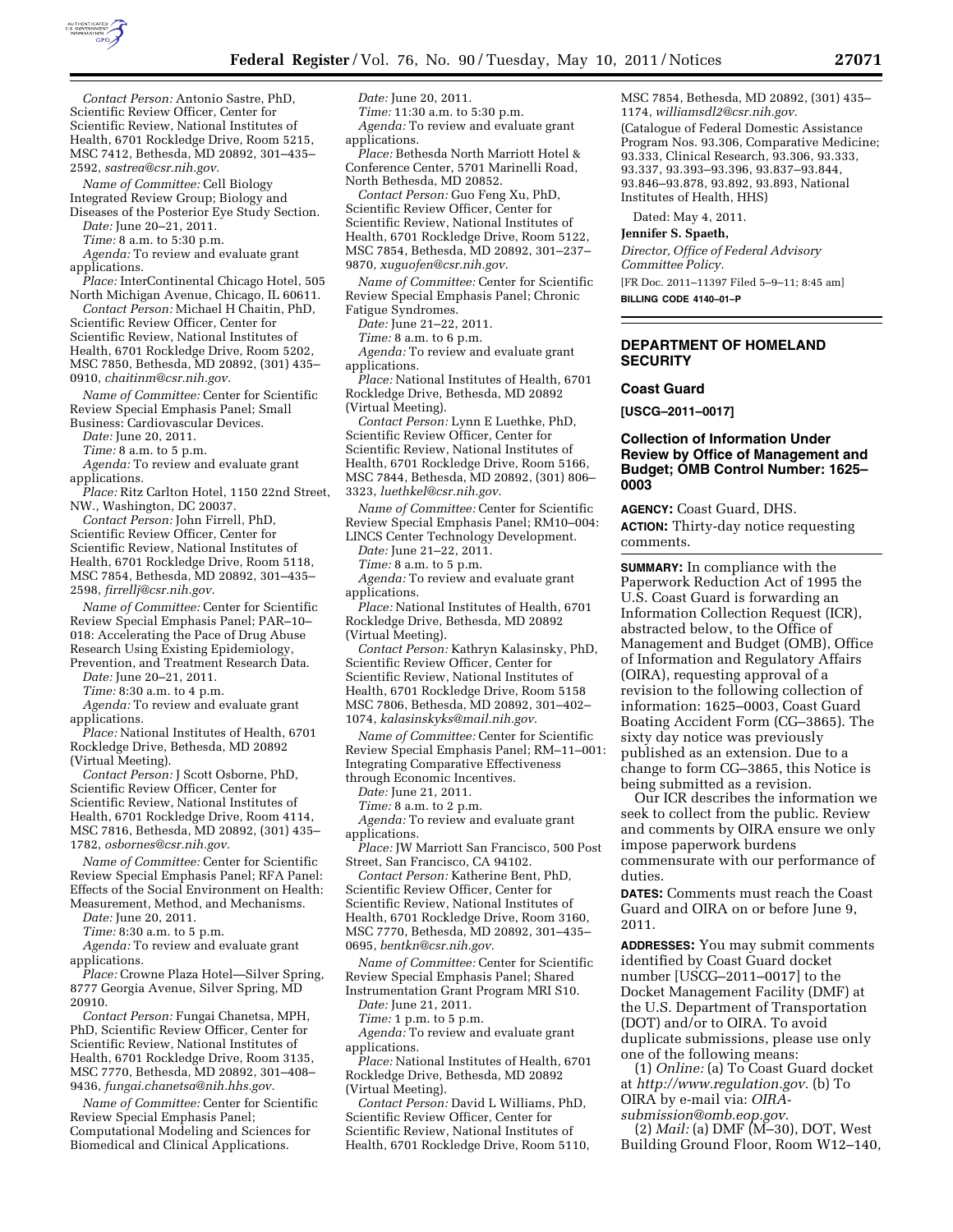1200 New Jersey Avenue, SE., Washington, DC 20590–0001. (b) To OIRA, 725 17th Street, NW., Washington, DC 20503, attention Desk Officer for the Coast Guard.

(3) *Hand Delivery:* To DMF address above, between 9 a.m. and 5 p.m., Monday through Friday, except Federal holidays. The telephone number is 202– 366–9329.

(4) *Fax:* (a) To DMF, 202–493–2251. (b) To OIRA at 202–395–6566. To ensure your comments are received in a timely manner, mark the fax, attention Desk Officer for the Coast Guard.

The DMF maintains the public docket for this Notice. Comments and material received from the public, as well as documents mentioned in this Notice as being available in the docket, will become part of the docket and will be available for inspection or copying at room W12–140 on the West Building Ground Floor, 1200 New Jersey Avenue, SE., Washington, DC, between 9 a.m. and 5 p.m., Monday through Friday, except Federal holidays. You may also find the docket on the Internet at *[http://www.regulations.gov.](http://www.regulations.gov)* 

A copy of the ICR is available through the docket on the Internet at *[http://](http://www.regulations.gov) [www.regulations.gov.](http://www.regulations.gov)* Additionally, copies are available from: COMMANDANT (CG–611), *Attn:*  PAPERWORK REDUCTION ACT MANAGER, US COAST GUARD, 2100 2ND ST, SW., STOP 7101, WASHINGTON, DC 20593–7101.

**FOR FURTHER INFORMATION CONTACT:**  Contact Ms. Kenlinishia Tyler, Office of Information Management, telephone 202–475–3652 or fax 202–475–3929, for questions on these documents. Contact Ms. Renee V. Wright, Program Manager, Docket Operations, 202–366–9826, for questions on the docket.

#### **SUPPLEMENTARY INFORMATION:**

# **Public Participation and Request for Comments**

This Notice relies on the authority of the Paperwork Reduction Act of 1995; 44 U.S.C. chapter 35, as amended. An ICR is an application to OIRA seeking the approval, extension, or renewal of a Coast Guard collection of information (Collection). The ICR contains information describing the Collection's purpose, the Collection's likely burden on the affected public, an explanation of the necessity of the Collection, and other important information describing the Collections. There is one ICR for each Collection.

The Coast Guard invites comments on whether this ICR should be granted based on the Collection being necessary for the proper performance of

Departmental functions. In particular, the Coast Guard would appreciate comments addressing: (1) The practical utility of the collections; (2) the accuracy of the estimated burden of the collection; (3) ways to enhance the quality, utility, and clarity of information subject to the collection; and (4) ways to minimize the burden of collections on respondents, including the use of automated collection techniques or other forms of information technology. These comments will help OIRA determine whether to approve the ICR referred to in this Notice.

We encourage you to respond to this request by submitting comments and related materials. Comments to Coast Guard or OIRA must contain the OMB Control Number of the ICR. They must also contain the docket number of this request, [USCG 2011–0017], and must be received by June 9, 2011. We will post all comments received, without change, to *[http://www.regulations.gov.](http://www.regulations.gov)*  They will include any personal information you provide. We have an agreement with DOT to use their DMF. Please see the "Privacy Act" paragraph below.

#### **Submitting Comments**

If you submit a comment, please include the docket number [USCG– 2011–0017], indicate the specific section of the document to which each comment applies, providing a reason for each comment. If you submit a comment online via *[http://www.regulations.gov,](http://www.regulations.gov)* it will be considered received by the Coast Guard when you successfully transmit the comment. If you fax, hand deliver, or mail your comment, it will be considered as having been received by the Coast Guard when it is received at the DMF. We recommend you include your name, mailing address, an e-mail address, or other contact information in the body of your document so that we can contact you if we have questions regarding your submission.

You may submit comments and material by electronic means, mail, fax, or hand delivery to the DMF at the address under **ADDRESSES**, but please submit them by only one means. To submit your comment online, go to *[http://www.regulations.gov,](http://www.regulations.gov)* and type ''USCG–2011–0017'' in the ''Keyword'' box. If you submit your comments by mail or hand delivery, submit them in an unbound format, no larger than 81⁄2 by 11 inches, suitable for copying and electronic filing. If you submit comments by mail and would like to know that they reached the Facility, please enclose a stamped, self-addressed postcard or envelope. We will consider all comments and material received

during the comment period and will address them accordingly.

### **Viewing Comments and Documents**

To view comments, as well as documents mentioned in this Notice as being available in the docket, go to *[http://www.regulations.gov,](http://www.regulations.gov)* click on the "read comments" box, which will then become highlighted in blue. In the ''Keyword'' box insert ''USCG–2011– 0017'' and click ''Search.'' Click the ''Open Docket Folder'' in the ''Actions'' column. You may also visit the DMF in Room W12–140 on the ground floor of the DOT West Building, 1200 New Jersey Avenue, SE., Washington, DC 20590, between 9 a.m. and 5 p.m., Monday through Friday, except Federal holidays.

OIRA posts its decisions on ICRs online at *[http://www.reginfo.gov/public/](http://www.reginfo.gov/public/do/PRAMain) [do/PRAMain](http://www.reginfo.gov/public/do/PRAMain)* after the comment period for each ICR. An OMB Notice of Action on each ICR will become available via a hyperlink in the OMB Control Number: USCG–2011–0017.

#### **Privacy Act**

Anyone can search the electronic form of comments received in dockets by the name of the individual submitting the comment (or signing the comment, if submitted on behalf of an association, business, labor union, *etc.*). You may review a Privacy Act statement regarding Coast Guard public dockets in the January 17, 2008, issue of the **Federal Register** (73 FR 3316).

### **Previous Request for Comments**

This request provides a 30-day comment period required by OIRA. The Coast Guard has published the 60-day notice (76 FR 11502, March 2, 2011) required by 44 U.S.C.  $3506(c)(2)$ . That Notice elicited no comments.

#### **Information Collection Request**

*Title:* Coast Guard Boating Accident Form (CG–3865).

*OMB Control Number:* 1625–0003. *Type of Request:* Extension of a previously approved collection.

*Respondents:* Federal regulations (33 CFR 173.55) require the operator of any uninspected vessel that is numbered or used for recreational purposes to submit an accident report to the State authority when:

(1) A person dies; or

(2) A person is injured and requires medical treatment beyond first aid; or

(3) Damage to the vessel and other property totals \$2,000 or more, or there is a complete loss of the vessel; or

(4) A person disappears from the vessel under circumstances that indicate death or injury.